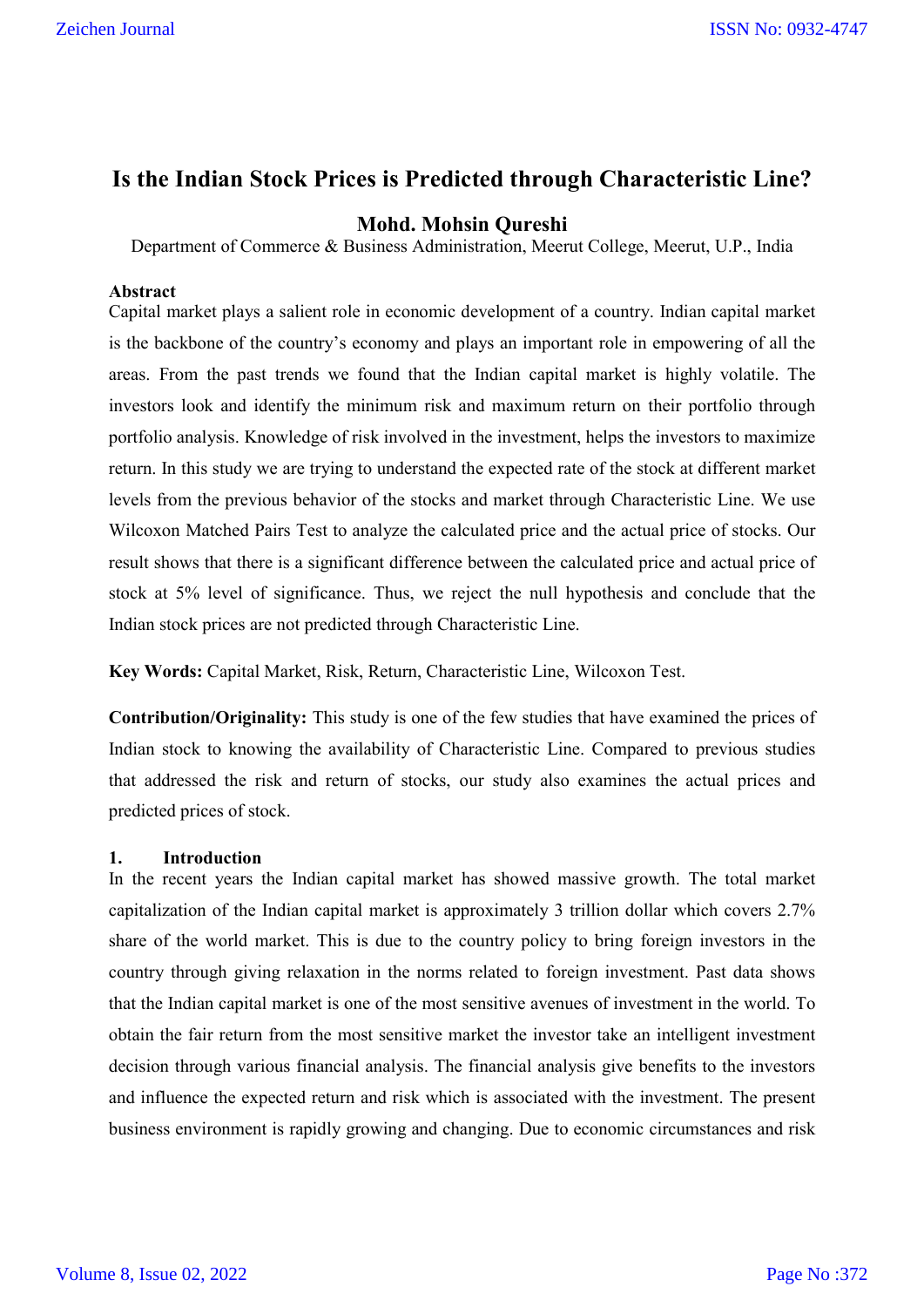taking behavior of investors, capital market which represent the economy of the nation, also change accordingly. Stocks which gave maximum return with lower risk are in the main ideology of investors. Investors wants to invest in safe stocks which provides better output and for this they have consider many market factors like profit of company, goodwill of company, government policies and trend of a particular stock or portfolio. Competitiveness of Indian economy provides opportunities to investors and they diversify their funds in different sectors.

Before making an investment in the stock market, estimating the expected return on investment is a challenging job. Investors are using different techniques and market models for taking the suitable investment decision. The past behavior of stock price and market index plays a very crucial role in security analysis. Stock market consist various stocks, it is very difficult for an investor to choose the best stock from the large list. Investor wants to know the rate of a stock at which they should trade in a particular stock. Investors predict the rate of a stock from the market news, financial position of company and recent trends of the stock and the market. Many researchers has studied that the stock market and stock price has positive correlation which means that the stock price will increase when the market has going up or vice-versa. Before investment, investors are always in search of various financial analysis and statistical tools which can enhance the probability of higher return and lower risk. Total risk of a security is a combination of systematic rick and unsystematic risk. Systematic risk is undiversified in nature and due to movement in the general market or macro economic factors and common to all risky assets. However unsystematic risk is firm specific and can be diversified. Uncontrollable or systematic risk of a security is measured by Beta. In asset pricing, Beta is considered as a very important parameter. Beta is a regression coefficient which describes the unit change in stock price due to unit change in market price.

Without doubt we say that Harry Markowitz written the classic theory of portfolio in the year 1952 which was published in the Journal of Finance (1952). This theory was a milestone because for the first time the relationship between risk and return was included in a financial model. Other authors like Sharpe (1963) and Lintner (1964) starting from the Markowitz idea and develop the theories of portfolio. William Sharp introduced the single index model or commonly known as the market model in the year 1963 which is one of the three major theories in financial management. Sharpe reducing the complexities of Markowitz model in substantial manner and simplified the process.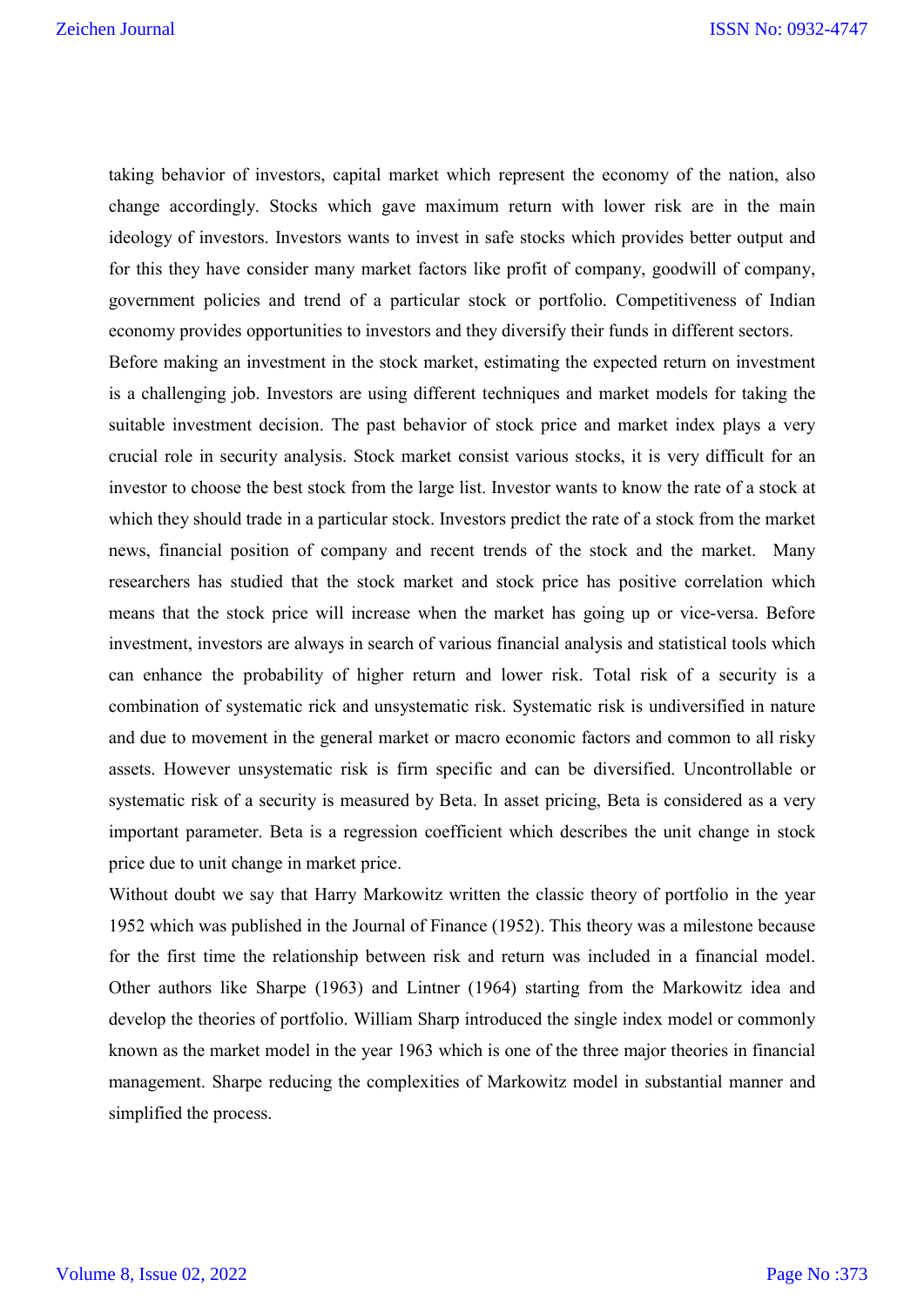The Sharp's index model fundamental is that co-movement between stocks is due to movement or change in the market index. Casual observation revels that most of the stock prices move with the market index, when the index increased stock price also tend to increase or vice-versa. This relation indicates that some underlying factors affect the market index as well as the stock prices. This model is based on the assumption that stocks vary together because of stock market common movement and there are no effects beyond the market (i.e. any fundamental factor effect) that account the stock co-movement. Sharp's model or Characteristic Line measuring the relationship between the return of a security and the market return. The Characteristic Line is used to determine the theoretically return or stock price at a specific value of index.

Many authors have analyzed the risk and return of stocks using various tools and techniques. They mainly use Beta in their study for the analysis. Many studies have been done on the asset pricing using CAPM model. Many researchers have been done their study to construct an optimal portfolio using Sharp's Single Index Model. Some authors have also compared their optimal portfolio using Sharp's Single Index Model whereas some authors have used Characteristic Line in comparison of security prices between the companies. In this paper we use Characteristic Line for the pricing of the stock and compare the calculated prices and actual prices of stocks, which creates research gap. This paper gives an approach to an investor that they use Characteristic Line in the prediction of Indian stock prices.

#### **2. Review of Literature**

**Sushma K.S., Charithra C.M. and Bhavya Vikas (2019)** have examining the financial companies listed on NSE for a study on risk and return analysis. The primary objective of the study is to analyze eight NSE listed financial services companies to assess the risk and return. The secondary objective of the study is to compare individual stock volatility before and after the event of demonetization. Mean, Standard Deviation, Beta, Correlation, Co-Variance and T test were used to analyze the data of selected companies. The study is an attempt to evaluate the stock which had highest returns among the selected eight companies and the study also suggests that the volatility of all selected companies had no difference before and after the demonetization.

**Nirmala and Devendran (2017)** have conducted a study on the topic "The risk and return analysis of equity shares with special reference selected mutual fund companies". The study focus on three objectives: i) To study on the CAPM ii) By using CAPM, measure the risk and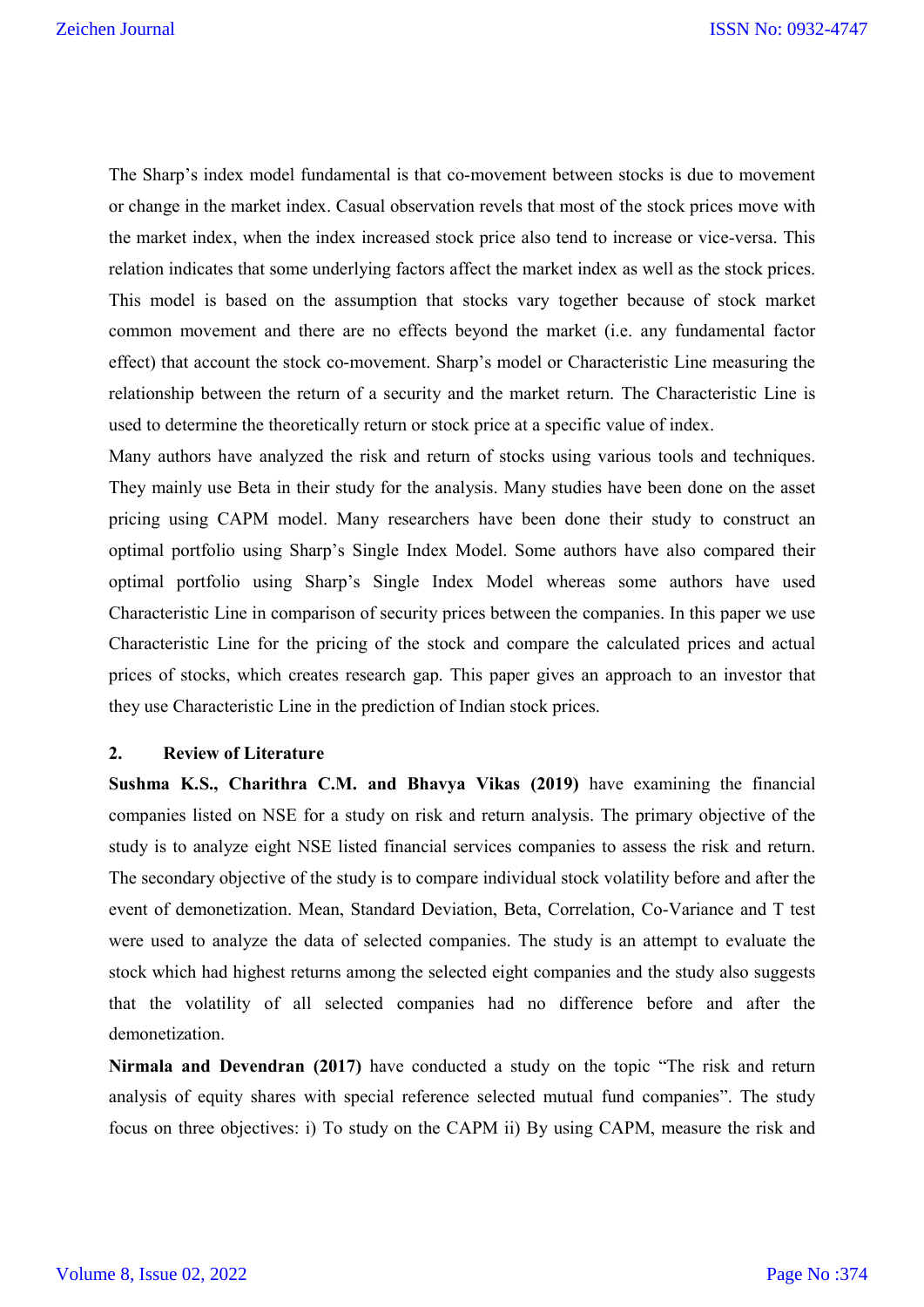return of selected mutual fund companies listed on NSE and iii) To analyze the performance of stock of selected companies using Jensen's Alpha. Time of study was taken from April 2011 to March 2016 and the samples were randomly selected from NSE 500 index. From the study, the author concluded that the investors choose ICICI and SBI to invest their funds because they are performing well on less cost of capital and risk.

**Poornima S. and Remesh A.P. (2016)** have conducted a study on the topic of "A study on optimal portfolio construction using Sharp's Single Index Model with special preference to selected sectors listed in NSE". The study is based on five financial year data from 2010 to 2015. The data is taken from 50 companies of various sectors i.e. banking, pharmacy, metal, power etc. In this study sector wise risk and return have calculated. In this study, banking and metal sector have identified as a high return with risk portfolios. The author concludes that the risk taker can invest in metal and mining sector which offers high return with high risk. While, the risk-averse investors can invest in banking, power and pharmaceutical sectors that gives high return at low risk.

**Sholehah N.A., Permadhy Y.T. and Yetty F. (2020)** have conducted a study on "The comparison of optimal portfolio formation analysis with single index model and capital asset pricing model in making investment decision". The aim of this study to find out the portfolio comparison that results from single index model and capital asset pricing model and also evaluation the portfolio performance through Sharpe Index, Treynor Index an Jensen Index. The study is conducted on the 17 stocks listed on the LQ45 index by taking the data from the year 2017 to 2019. The study result concludes that Single Index model method produces an efficient portfolio consisting of 6 shares where as the CAPM method produces an optimal portfolio consisted of 13 shares.

**Robiyanto R. (2018)** has conducted a study on "Performance evaluation of stock price indexes in the Indonesia stock exchange". In this study the author evaluates the performance of stock price indexes in the Indonesia stock exchange by using Sharpe index, Treynor ratio, Jensen Alpha, Adjusted Sharpe index, Adjusted Jensen index and Sartino ratio. Ten indexes of Indonesia capital market were taken on daily closing price bases and from the period of 3 January 2011 to 17 July 2017. Rate of Bank of Indonesia during the study period is taken as the risk free rate. The study results indicates that only three stock price indexes perform better than risk free rate and stock market instrument when calculated by using Sharpe index, Treynor ratio,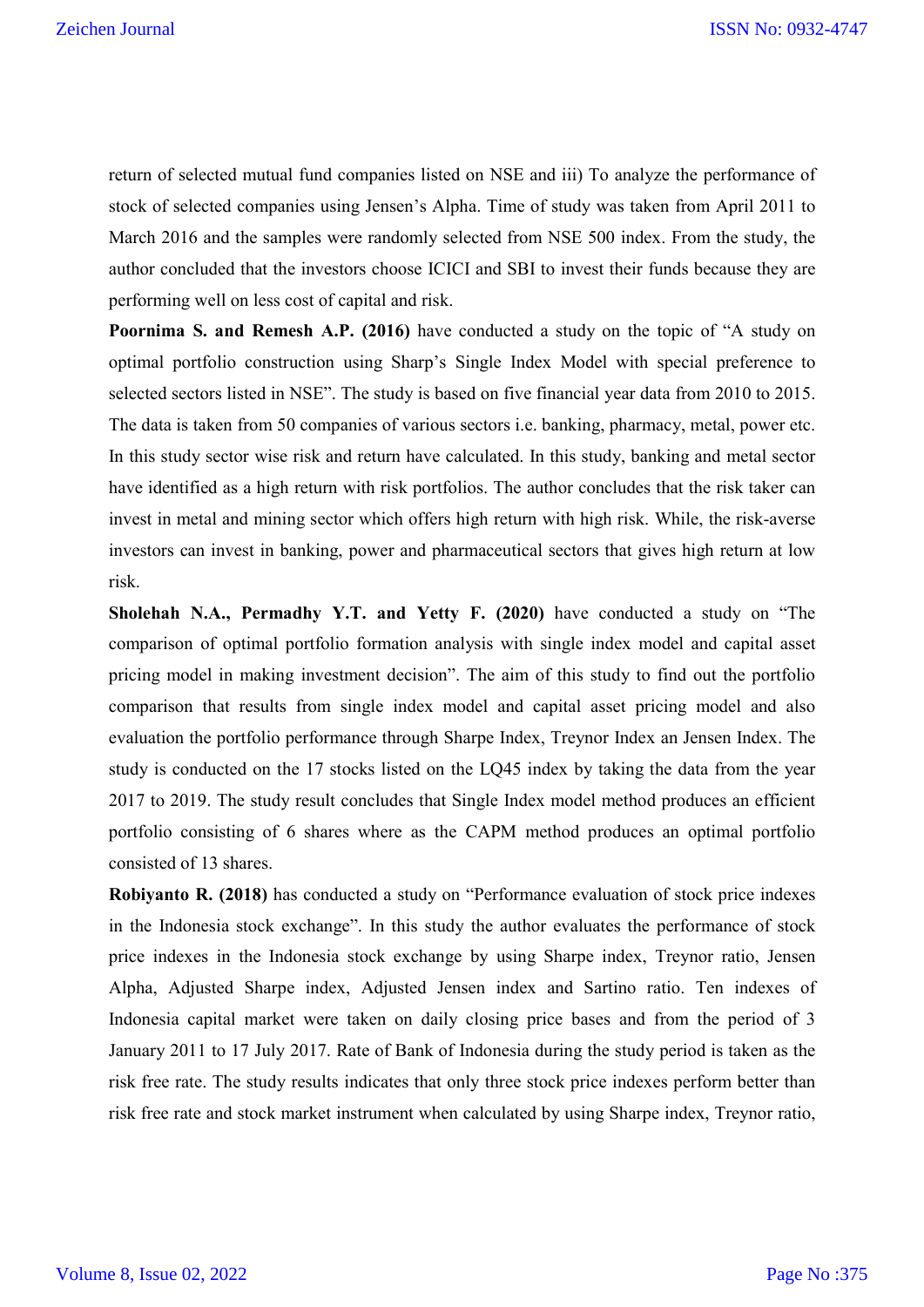Jensen Alpha, Adjusted Sharpe index and Adjusted Jensen Alpha. While, when calculated by Sortino ratio the stock price index of miscellaneous industry sector has the best performance.

**Hussain S. and Islam K. (2017)** have conducted a study on the topic "Is the Capital Asset Pricing Model valid in the Indian context". In this study the researcher test the validity of CAPM in India on the stocks listed on the NSE by using Fama & McBeth (1973) two step procedure. Data of 63 sample companies of Nifty 100 index for the period from January 2003 to November 2015 was taken on monthly percentage return basis. Study results show absence of any significant relationship between Betas and risk premium. The author concludes that the CAPM is not a valid test in explaining the risk and return characteristic of stock listed on the NSE.

**Handa D., Garima and Gupta R. (2014)** conduct a study on the topic "Characteristic Line of components of S&P CNX Nifty & S&P BSE Sensex. Daily closing values of data from the period 3 January 2011 to 31 January 2014 was taken for the study purpose. The study result reveals that both the indices have very high correlation coefficient of 98.40% between them. The study further reveals that the association pattern of all the 50 components with both the indices. This association pattern is irrespective of the composition structure of the indices.

**Faisal S.M. and Al-Aboud O.A. (2017)** have examining the Sharp Index Model and its utility in portfolio optimization and allocation of funds in stock. The primary objective of the study is to explore investment options in the share market by creating an optimal portfolio from which maximum returns can be obtained by minimized risk. The result shows that how the stocks were chosen than can provide lowest possible risk with highest return and invest money in portfolio as per the rank given on the basis of excess return to Beta ratio.

**P. Subramanyam and Kalyan N.B. (2018)** have conducted a study on the topic 'A study on risk and return analysis of selected securities in India.' They analyzed the risk and return of the equity of ten different companies for a period of one month which was purchased from secondary market. For the analysis the author used various tools and techniques like beta, expected return and co-efficient of variation. This paper mainly focuses on the relationship between market fluctuation and price of scrips by using fundamental and technical analysis. The author concludes that one method is not sufficient to analyze and interpret the fluctuations and they suggest that the tools used in the study helps the investors to define the trends to some extent.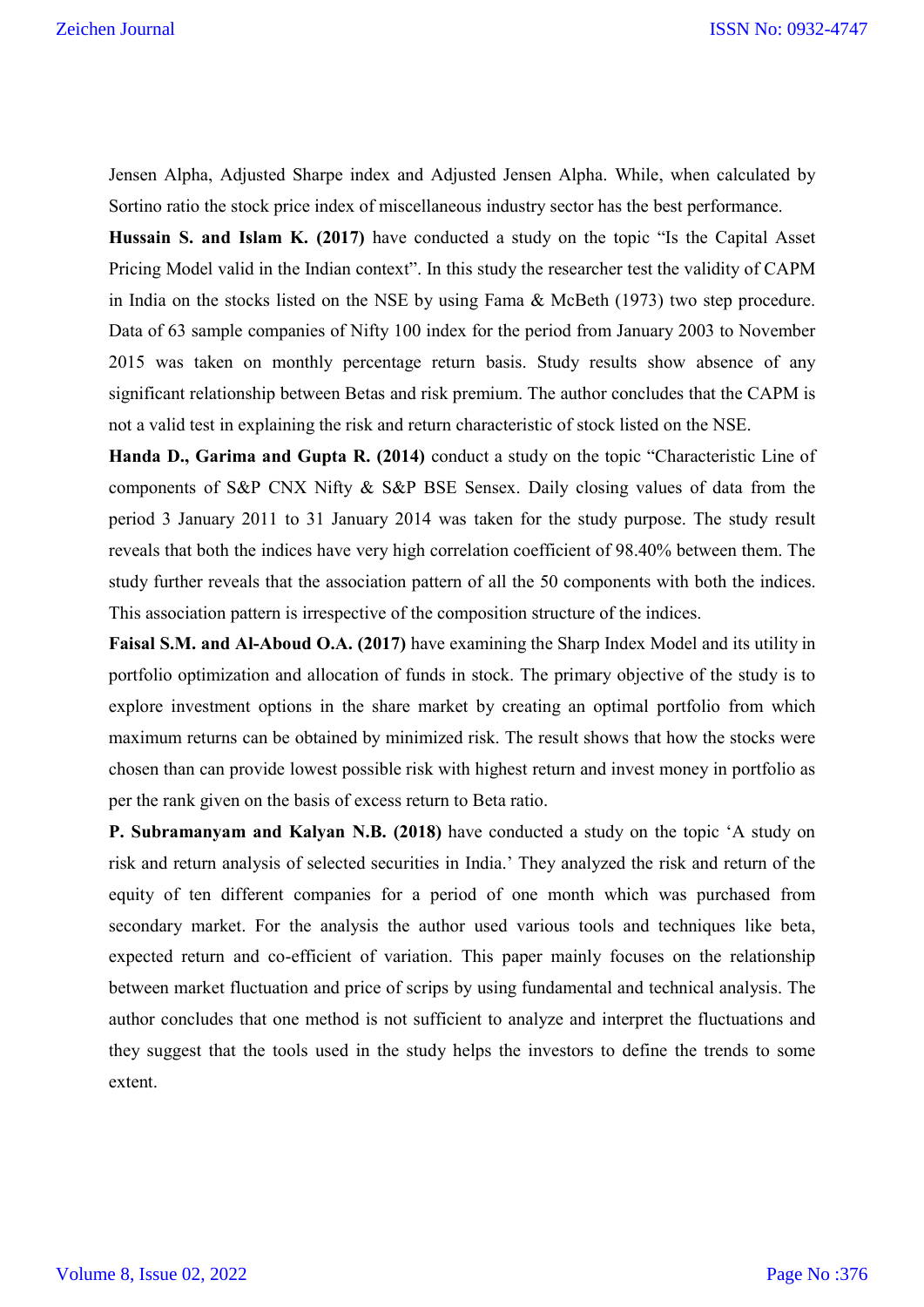**Wang Z., Seng-Beng and Lin Z. (2018)** have conducted a study on the topic 'Stock market prediction analysis by incorporating social and news opinion and sentiment'. This study examines the relationship between the stock price and the news sentiments for prediction of stock prices. For prediction of stock prices a novel enhanced learning based method is proposed that consider the effect of news sentiments. The result of this study indicates that the news sentiments which are relevant to stock market can be used to the performance improvement of stocks.

**Ding G. and Qin L. (2019)** has done the study on the prediction of stock prices based on the associated network model of LSTM. For this study the author proposed an associated deep recurrent neural network model with multiple inputs and outputs based on long short-term memory network. The associated network model can predict the stock opening price, lowest and highest price simultaneously. The study result shows that the prediction accuracy of associated model is over 95%.

**Minami S. (2018)** conducted a study on 'Predicting equity price with corporate action events using LSTM-RNN'. In this study the author propose a sequential learning model for the prediction of future stock price of single stock with information of corporate action using LTSM-RNN method. The study result shows that in the prediction of single stock price with variables corporate action and corporate publishing, the proposed model to be a favorable method.

#### **3. Objectives of the Study**

The objectives of the study are to:

- Understand the composition of BSE Sensex 100 Index.
- Know the Beta values of each stock of BSE Sensex 100 Index.
- Understand the concept of Characteristic Line.
- Find the Characteristic Line of each stock of BSE Sensex 100 Index.
- Find that the Characteristic Line predicts the correct value of stocks of BSE Sensex 100 Index.

#### **4. Research Methodology**

National Stock Exchange (NSE) and Bombay Stock Exchange (BSE) are the two famous stock exchanges in India. This study is based on BSE which is a well diversified 30 stock index representing different industries of the Indian economy. This study is based on secondary data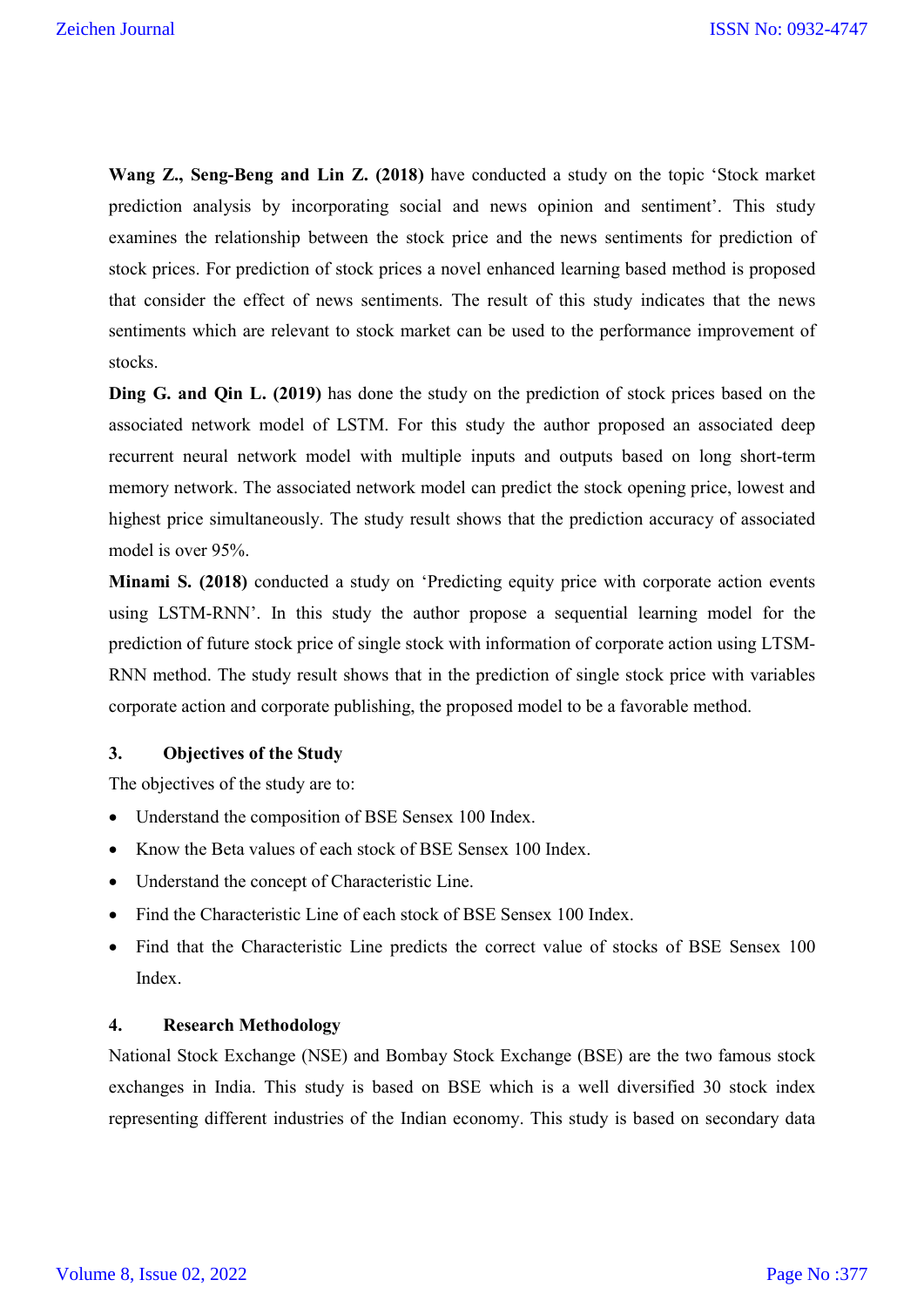which is taken from the year 2013 to 2020 and were extracted from BSE database on yearly basis. The data is taken of 100 companies which constitutes the BSE 100 index. This study is analytical in nature and the aim of this study is to find the availability of Characteristic Line in the Indian stock market. The application of Characteristic Line has applied on the stock of BSE 100 index. As for Characteristic Line of stock prices studied here is calculated by the following formula:

$$
R_i = \alpha_i + \beta_i R_m + \varepsilon_i
$$

Where,

 $R_i$  = expected return on security i

 $\alpha_i$  = intercept of the straight line or alpha co-efficient

 $\beta_i$  = slope of straight line or Beta co-efficient

 $R_m$  = the rate of return on market index

 $\epsilon_i$  = error term

Alpha co-efficient  $\alpha_i$  is calculated from the following formula:

 $\alpha_i = R_s - (\beta_i R_m)$ 

Where,

 $R_s$  = the rate of return of particular security

 $\beta_i$  = slope of straight line or Beta co-efficient

 $R_m$  = the rate of return on market index

For the calculation of stock price according to the characteristic line we use three different levels of BSE index which is the closing value of index which is the particular closing value of the months/day. These three different levels of index is 40129.05 which is the closing value of the month of October 2019, 44149.72 which is the closing value of the month of November 2020 and 49509.15 which is the closing value of the month of March 2021. From these three different levels of BSE index we calculate the three prices of each stock. We also get the actual prices of the stock at the same three different level of the BSE index. After that we compare the three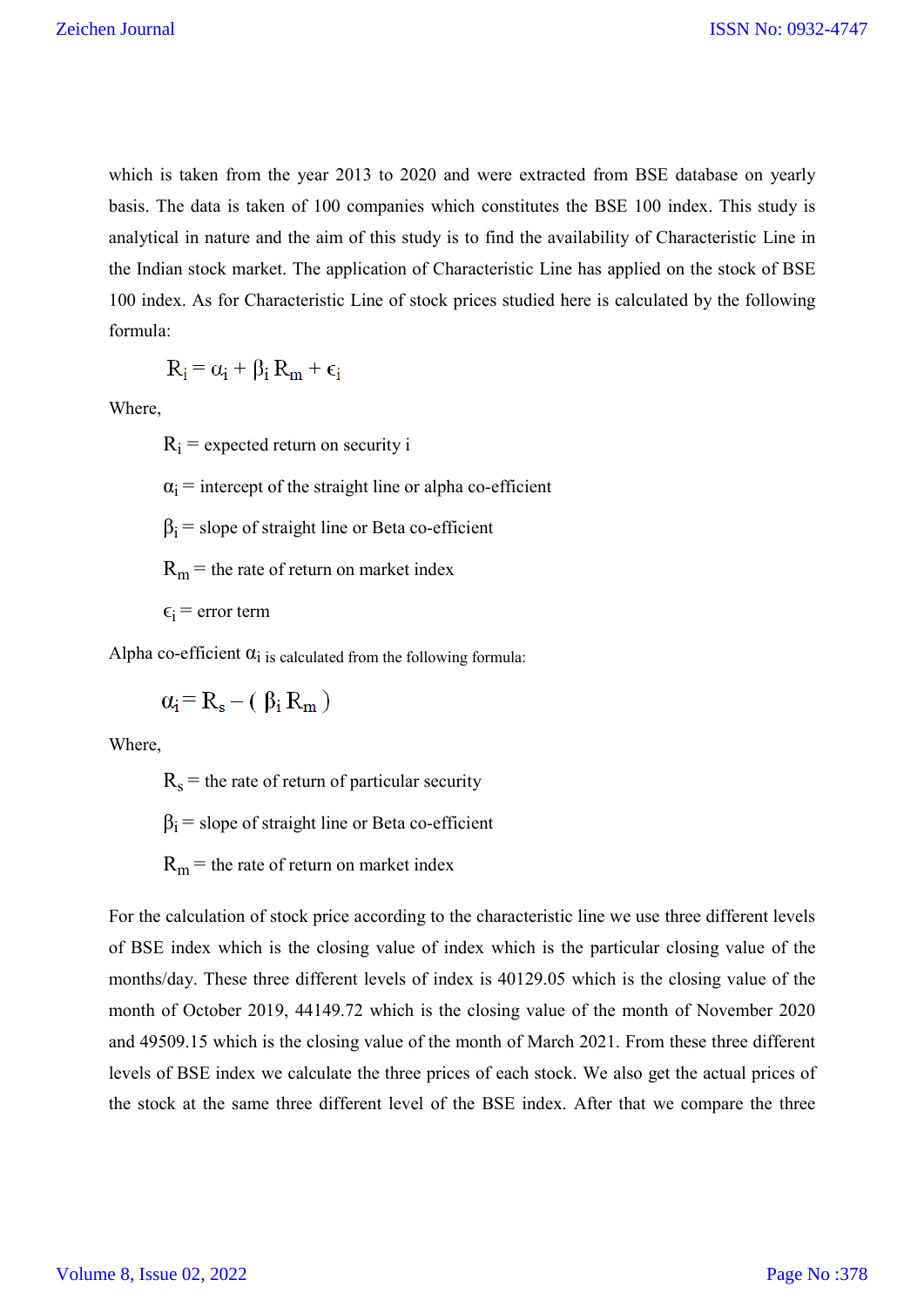calculated price of each stock with the actual price of the stocks. For this comparison analysis we use the Wilcoxon Matched Pairs Test at 5% level of significance. From this test we test the study hypothesis and found the study results.

#### **5. Research Hypothesis**

We draft the following research hypothesis-

**H0:** There is no difference between the calculated price of the stocks which is calculated through characteristic line and the actual price of the stocks at three different levels of BSE Index. **Calculated Price**  $(CP_1/CP_2/CP_3)$  **= Actual Price**  $(AP_1/AP_2/AP_3)$ 

**H1:** There is significant difference between the calculated price of the stocks which is calculated through characteristic line and the actual price of the stocks at three different levels of BSE Index.

#### Calculated Price  $(CP_1/CP_2/CP_3) \neq$  Actual Price  $(AP_1/AP_2/AP_3)$

#### **6. Data Analysis**

|                | <b>Index Level 40129.05</b> |           |                    | <b>Index Level 44149.72</b> |                    | <b>Index Level 49509.15</b> |                    |
|----------------|-----------------------------|-----------|--------------------|-----------------------------|--------------------|-----------------------------|--------------------|
|                | <b>BSE</b>                  | Calculate | <b>Actual</b>      | Calculate                   | <b>Actual</b>      | Calculate                   | <b>Actual</b>      |
|                | <b>Stock</b>                | d Price   | Price              | d Price                     | Price              | d Price                     | Price              |
| S.N.           | Code                        | $(CP_1)$  | (AP <sub>1</sub> ) | $(CP_2)$                    | (AP <sub>2</sub> ) | $(CP_3)$                    | (AP <sub>3</sub> ) |
|                | 500410                      | 1608.87   | 1568.80            | 1677.14                     | 1703.25            | 1768.14                     | 1902.55            |
| $\overline{2}$ | 541450                      | 24.11     | 89.65              | 552.83                      | 1120.80            | 1257.59                     | 1104.30            |
| 3              | 532921                      | 467.55    | 395.55             | 527.86                      | 412.00             | 608.24                      | 702.75             |
| $\overline{4}$ | 500425                      | 247.91    | 202.25             | 258.77                      | 261.00             | 273.24                      | 308.75             |
| 5              | 508869                      | 1881.10   | 1484.85            | 2151.29                     | 2338.70            | 2511.44                     | 2902.90            |
| 6              | 500477                      | 98.49     | 76.70              | 104.12                      | 92.10              | 111.62                      | 113.45             |
| 7              | 500820                      | 1900.89   | 1810.75            | 2249.48                     | 2217.35            | 2714.14                     | 2536.75            |
| 8              | 524804                      | 814.25    | 469.76             | 817.06                      | 868.05             | 820.81                      | 881.55             |
| 9              | 540376                      | 1923.82   | 1994.25            | 2362.48                     | 2286.60            | 2947.19                     | 2854.05            |
| 10             | 532215                      | 626.62    | 736.00             | 668.84                      | 602.10             | 725.11                      | 697.50             |
| 11             | 532977                      | 3262.58   | 3246.75            | 3484.52                     | 3172.65            | 3780.36                     | 3671.70            |
| 12             | 500034                      | 4104.56   | 4024.90            | 4490.14                     | 4903.30            | 5004.11                     | 5148.90            |
| 13             | 532978                      | 48879.58  | 8137.10            | 50415.08                    | 8755.20            | 52461.84                    | 9667.80            |
| 14             | 500490                      | 2934.73   | 3666.15            | 3268.45                     | 3064.05            | 3713.28                     | 3292.35            |
| 15             | 541153                      | 256.83    | 612.70             | 351.72                      | 366.65             | 478.20                      | 338.75             |
| 16             | 509480                      | 530.38    | 526.65             | 619.64                      | 648.40             | 738.62                      | 764.65             |

**Table Showing BSE 100 Index Stocks Calculated Price and Actual Price at Three Different Levels of Index**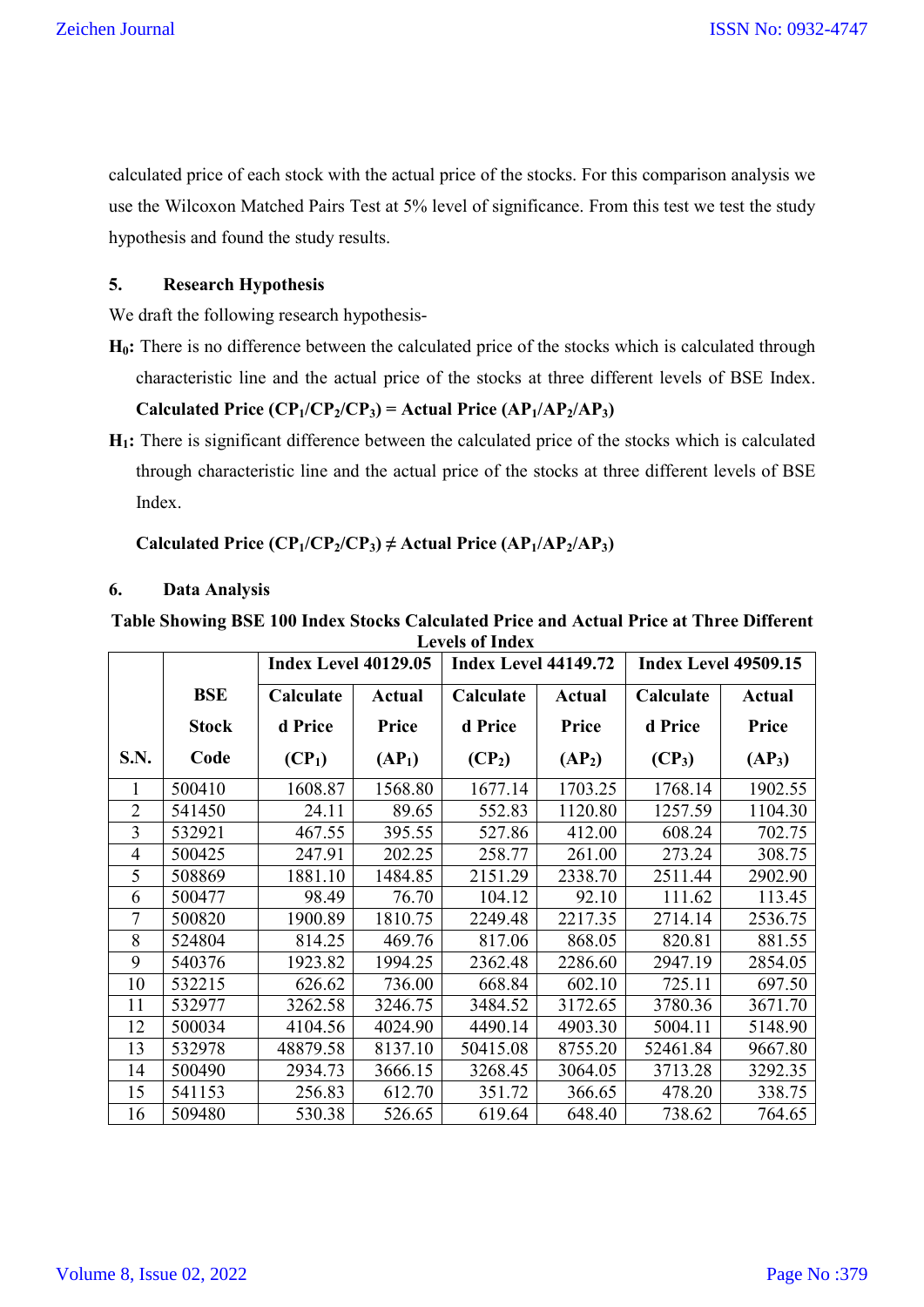| 17 | 500493 | 764.33   | 453.85   | 824.24   | 508.30   | 904.10   | 596.15   |
|----|--------|----------|----------|----------|----------|----------|----------|
| 18 | 500547 | 605.44   | 527.00   | 662.93   | 372.95   | 739.57   | 427.95   |
| 19 | 532454 | 449.04   | 374.40   | 481.60   | 463.30   | 525.01   | 517.30   |
| 20 | 532523 | 568.98   | 246.35   | 613.61   | 429.35   | 673.10   | 408.80   |
| 21 | 500530 | 18757.80 | 15283.60 | 19842.98 | 12771.00 | 21289.49 | 14080.50 |
| 22 | 500825 | 3347.94  | 3266.40  | 3495.90  | 3634.10  | 3693.13  | 3628.10  |
| 23 | 500087 | 683.38   | 467.15   | 720.37   | 744.65   | 769.67   | 815.25   |
| 24 | 533278 | 285.59   | 207.80   | 320.17   | 125.60   | 366.26   | 130.40   |
| 25 | 500830 | 1416.47  | 1548.40  | 1490.05  | 1508.90  | 1588.13  | 1559.60  |
| 26 | 531344 | 1072.14  | 589.20   | 1219.70  | 404.55   | 1416.39  | 597.25   |
| 27 | 539876 | 286.25   | 246.40   | 323.64   | 305.15   | 373.48   | 393.50   |
| 28 | 500096 | 437.34   | 462.50   | 487.60   | 499.60   | 554.59   | 540.70   |
| 29 | 532488 | 2471.38  | 1756.20  | 2946.62  | 3607.60  | 3580.11  | 3630.05  |
| 30 | 532868 | 214.33   | 183.50   | 237.65   | 187.10   | 268.73   | 287.05   |
| 31 | 500124 | 3809.30  | 2782.85  | 4161.51  | 4829.60  | 4631.00  | 4515.60  |
| 32 | 505200 | 1928.51  | 2254.54  | 2180.48  | 2536.70  | 25163.56 | 2603.75  |
| 33 | 500469 | 91.89    | 83.75    | 94.30    | 62.75    | 97.52    | 75.75    |
| 34 | 532155 | 368.38   | 137.40   | 425.07   | 102.50   | 500.63   | 135.55   |
| 35 | 532424 | 1072.52  | 740.75   | 1168.21  | 699.80   | 1295.77  | 728.75   |
| 36 | 500300 | 1914.55  | 769.20   | 2203.64  | 876.25   | 2588.98  | 1452.10  |
| 37 | 517354 | 723.19   | 692.00   | 845.01   | 802.00   | 1007.40  | 1049.90  |
| 38 | 532281 | 984.64   | 1163.35  | 1022.43  | 822.20   | 1072.81  | 983.45   |
| 39 | 500180 | 1474.72  | 1229.95  | 1528.59  | 1440.70  | 1600.41  | 1493.55  |
| 40 | 540777 | 519.79   | 625.90   | 599.00   | 647.65   | 704.58   | 695.75   |
| 41 | 500182 | 3039.79  | 2705.25  | 3061.10  | 3104.65  | 3089.51  | 2915.15  |
| 42 | 500440 | 249.12   | 188.05   | 280.89   | 225.65   | 323.23   | 326.85   |
| 43 | 500104 | 477.04   | 325.15   | 547.80   | 209.00   | 642.13   | 234.55   |
| 44 | 500696 | 1821.44  | 2176.75  | 2106.51  | 2137.20  | 2486.49  | 2430.80  |
| 45 | 500010 | 2085.73  | 2134.10  | 2331.39  | 2257.55  | 2658.85  | 2498.95  |
| 46 | 532174 | 460.60   | 462.85   | 517.29   | 472.80   | 592.85   | 581.25   |
| 47 | 540716 | 1162.35  | 1342.25  | 1348.50  | 1455.75  | 1596.65  | 1435.80  |
| 48 | 540133 | 427.15   | 510.20   | 474.20   | 441.95   | 539.90   | 445.25   |
| 49 | 530965 | 294.73   | 146.80   | 347.40   | 84.55    | 417.61   | 91.80    |
| 50 | 532514 | 513.75   | 391.45   | 537.87   | 496.25   | 570.03   | 510.80   |
| 51 | 534816 | 332.50   | 189.80   | 357.83   | 218.25   | 391.60   | 245.30   |
| 52 | 532187 | 1191.81  | 1311.50  | 1197.84  | 857.65   | 1205.88  | 954.00   |
| 53 | 532777 | 2797.30  | 2570.80  | 3458.30  | 4270.25  | 4339.39  | 4276.25  |
| 54 | 500209 | 1159.65  | 685.50   | 1181.37  | 1100.55  | 1210.31  | 1367.75  |
| 55 | 539448 | 1353.61  | 1456.45  | 1507.20  | 1514.50  | 1711.93  | 1634.95  |
| 56 | 500875 | 284.82   | 257.55   | 303.32   | 193.70   | 327.97   | 218.50   |
| 57 | 500228 | 569.84   | 227.85   | 681.21   | 350.50   | 829.66   | 467.85   |
| 58 | 533155 | 1450.47  | 1600.95  | 1727.90  | 2497.70  | 2097.70  | 2913.05  |
| 59 | 500247 | 1475.67  | 1573.15  | 1659.81  | 1901.65  | 1905.28  | 1754.00  |
| 60 | 500510 | 1358.41  | 1473.40  | 1362.84  | 1115.80  | 1368.73  | 1418.35  |
| 61 | 500253 | 489.61   | 412.45   | 506.90   | 330.00   | 529.94   | 428.10   |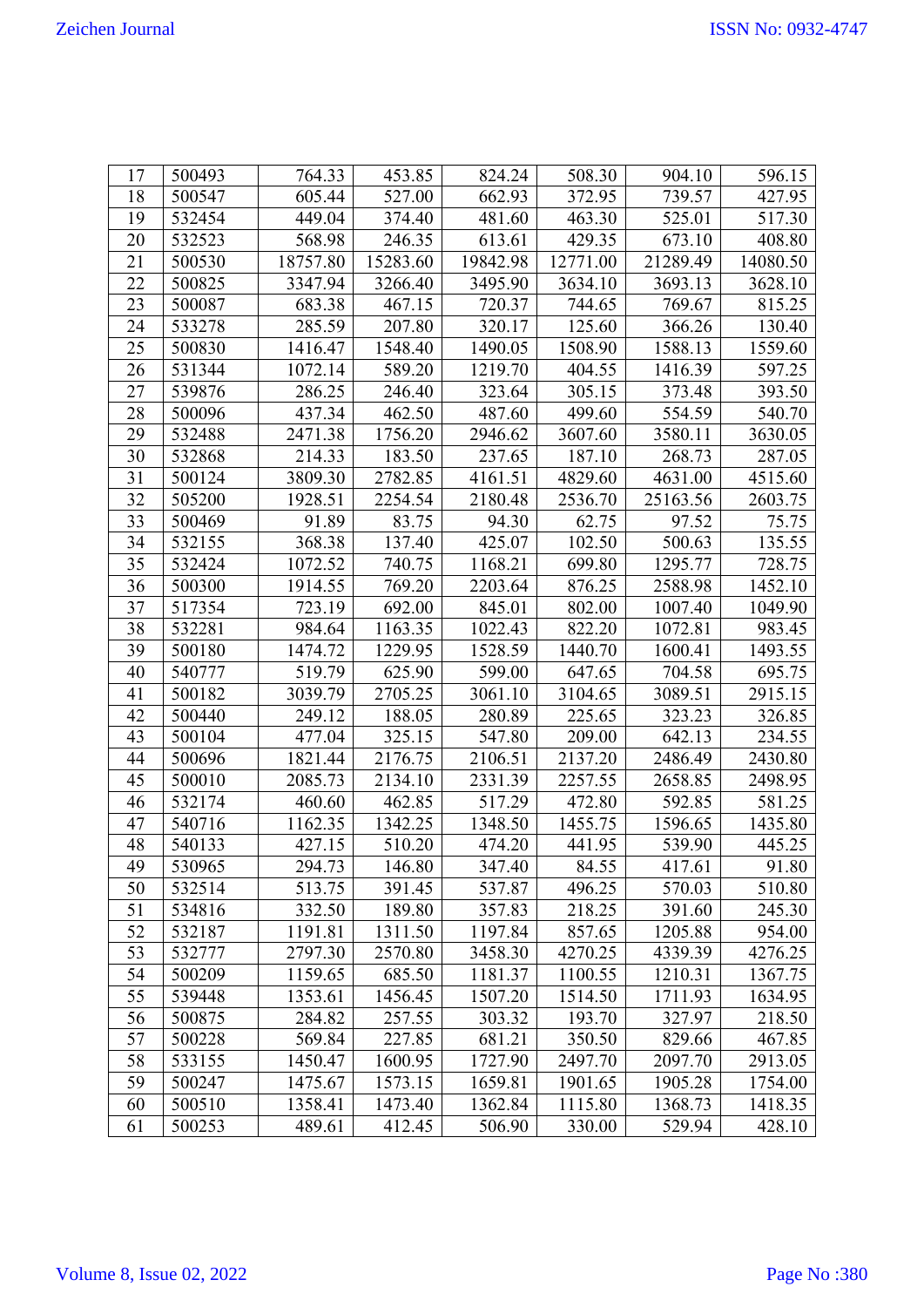| 62  | 500257 | 1271.24  | 745.65   | 1368.54  | 891.80   | 1498.24  | 1020.95  |
|-----|--------|----------|----------|----------|----------|----------|----------|
| 63  | 500520 | 1003.50  | 606.10   | 1096.38  | 720.05   | 1220.18  | 795.10   |
| 64  | 531642 | 369.94   | 366.05   | 399.69   | 364.95   | 439.35   | 411.50   |
| 65  | 532500 | 6995.01  | 7557.50  | 7468.84  | 7026.70  | 8099.11  | 6859.75  |
| 66  | 517334 | 303.33   | 122.90   | 335.50   | 147.85   | 378.37   | 201.55   |
| 67  | 500290 | 67566.09 | 65697.50 | 74012.43 | 77940.00 | 82605.21 | 82218.70 |
| 68  | 500790 | 13152.86 | 14961.40 | 15360.61 | 17657.60 | 18303.47 | 17170.30 |
| 69  | 532555 | 146.40   | 122.40   | 154.85   | 94.20    | 166.10   | 106.45   |
| 70  | 500312 | 208.73   | 141.55   | 236.88   | 78.50    | 274.39   | 102.15   |
| 71  | 532827 | 23996.78 | 25814.10 | 26795.17 | 22761.80 | 30525.33 | 30336.20 |
| 72  | 532522 | 261.03   | 286.70   | 266.25   | 249.40   | 273.22   | 224.90   |
| 73  | 523642 | 1563.49  | 1432.25  | 1873.48  | 2204.95  | 2286.69  | 2254.55  |
| 74  | 500331 | 1334.32  | 1401.70  | 1571.14  | 1528.70  | 1886.81  | 1809.95  |
| 75  | 500302 | 1721.00  | 1684.60  | 1778.90  | 1386.70  | 1856.07  | 1752.00  |
| 76  | 532810 | 167.45   | 109.10   | 184.34   | 108.30   | 206.85   | 113.65   |
| 77  | 532898 | 193.79   | 198.25   | 203.84   | 192.50   | 217.24   | 215.65   |
| 78  | 532955 | 188.39   | 139.80   | 204.47   | 120.75   | 225.91   | 131.25   |
| 79  | 500325 | 1494.02  | 1464.20  | 1676.16  | 1929.85  | 1918.94  | 2003.20  |
| 80  | 540719 | 778.82   | 990.70   | 868.88   | 846.30   | 988.93   | 880.50   |
| 81  | 500387 | 20308.84 | 19964.10 | 22849.50 | 24110.10 | 26236.12 | 29475.40 |
| 82  | 511218 | 1198.64  | 1139.30  | 1250.91  | 1071.10  | 1320.58  | 1421.90  |
| 83  | 500550 | 1452.92  | 1658.70  | 1584.40  | 1513.90  | 1759.65  | 1844.10  |
| 84  | 500112 | 312.19   | 312.25   | 325.86   | 244.30   | 344.08   | 364.35   |
| 85  | 524715 | 645.34   | 433.60   | 670.67   | 511.55   | 704.44   | 597.60   |
| 86  | 532540 | 2578.25  | 2270.20  | 2652.23  | 2679.15  | 2750.84  | 3177.60  |
| 87  | 500800 | 396.10   | 317.13   | 478.93   | 539.00   | 589.33   | 638.50   |
| 88  | 500570 | 369.70   | 177.70   | 410.71   | 180.25   | 465.38   | 301.85   |
| 89  | 500400 | 80.33    | 59.30    | 81.94    | 64.95    | 84.09    | 103.20   |
| 90  | 500470 | 655.14   | 380.50   | 744.40   | 577.85   | 863.38   | 811.95   |
| 91  | 532755 | 974.15   | 738.85   | 1005.92  | 876.15   | 1048.26  | 991.25   |
| 92  | 500114 | 1109.58  | 1332.35  | 1328.30  | 1357.85  | 1619.86  | 1557.40  |
| 93  | 500420 | 2063.60  | 1775.00  | 2319.71  | 2611.10  | 2661.11  | 2541.20  |
| 94  | 532343 | 521.05   | 484.40   | 562.46   | 499.35   | 617.67   | 585.10   |
| 95  | 532538 | 4642.31  | 4144.40  | 5165.40  | 4802.75  | 5862.66  | 6737.30  |
| 96  | 512070 | 619.50   | 596.60   | 643.62   | 417.50   | 675.78   | 642.20   |
| 97  | 500295 | 211.16   | 148.30   | 216.79   | 121.00   | 224.29   | 228.65   |
| 98  | 500575 | 683.79   | 708.30   | 794.76   | 806.20   | 942.68   | 1001.85  |
| 99  | 507685 | 439.86   | 259.20   | 458.75   | 350.50   | 483.94   | 414.20   |
| 100 | 505537 | 417.00   | 260.80   | 458.01   | 192.55   | 512.68   | 203.15   |

Prepared by the Author

After doing the various calculations the above table is prepared but from this long table we are unable to understand the pattern of the prices of stock at three different levels of market. For the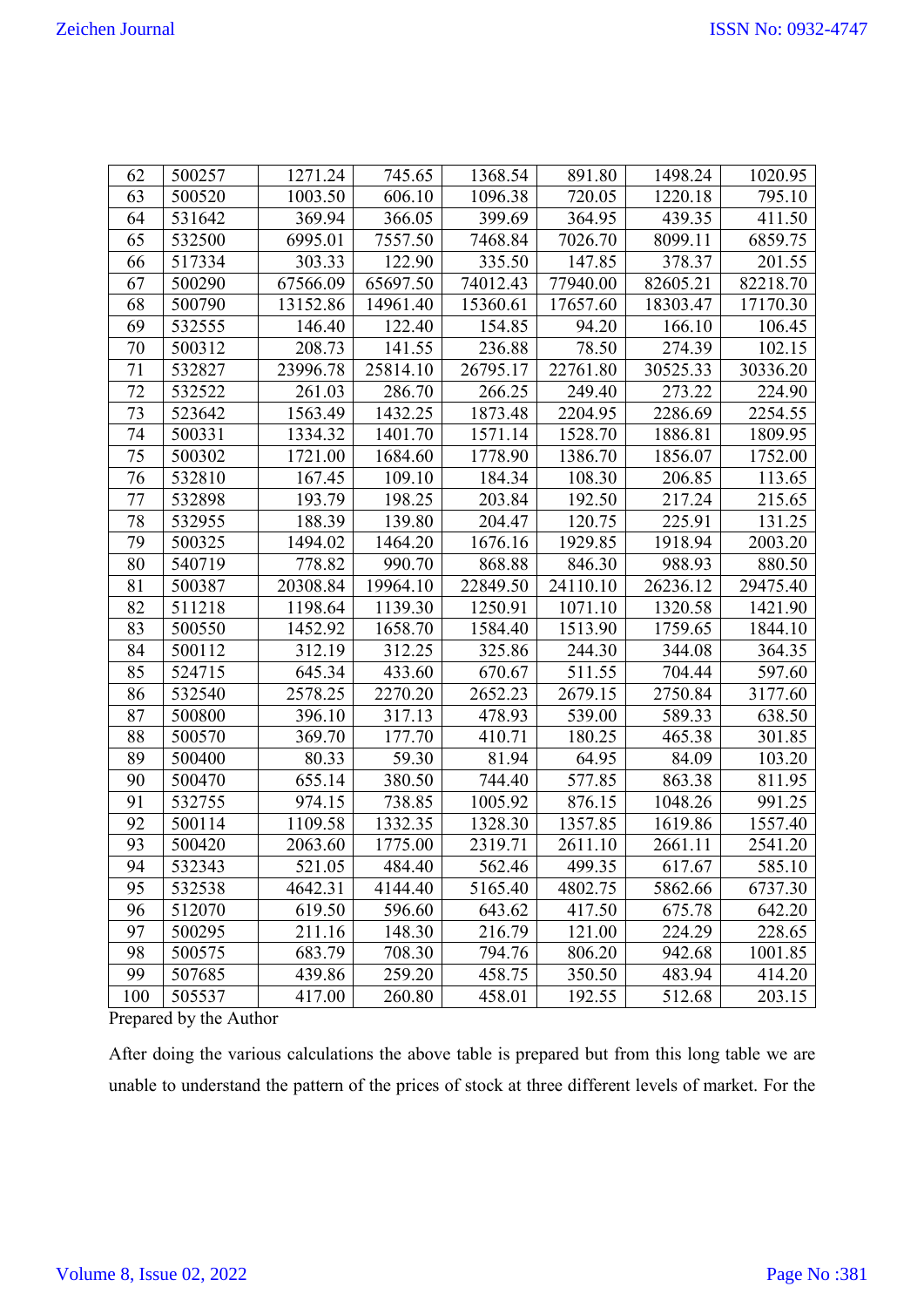#### Zeichen Journal



ease of understanding the relation between the above calculated prices and actual prices of stock we draw a line graph which is as follows-

Prepared by the author

The above line graph is prepared by taking the data of all stocks of BSE 100 index. We manage the three different level prices of stock in two rows, one in calculated price of stock and the other is actual price of stock. For getting the clear view of graph, the stocks whose price is more than 10000 is divided by 10. Through this we manage the stock price under the limit of 10000 and getting the clear view to understand the relation between the calculated price of stock and the actual price of the stock. So, the above graph shows the calculated price and actual price of 100 stocks at three different levels of market.

From this graph we found that mostly of the stocks have similar patterns, means the calculated price and the actual price of stock moves in same direction. We get the result that some stocks prices are moving in the opposite direction. We found uniformity in the pattern of stock prices, which means that the characteristic line rightly calculates the prices of stock. But at this point we are unable to say that the difference between the calculated price of stock and actual price of stock is significant or not. To get the answer of this situation we use the Wilcoxon Matched Pairs Test at 5% level of significance.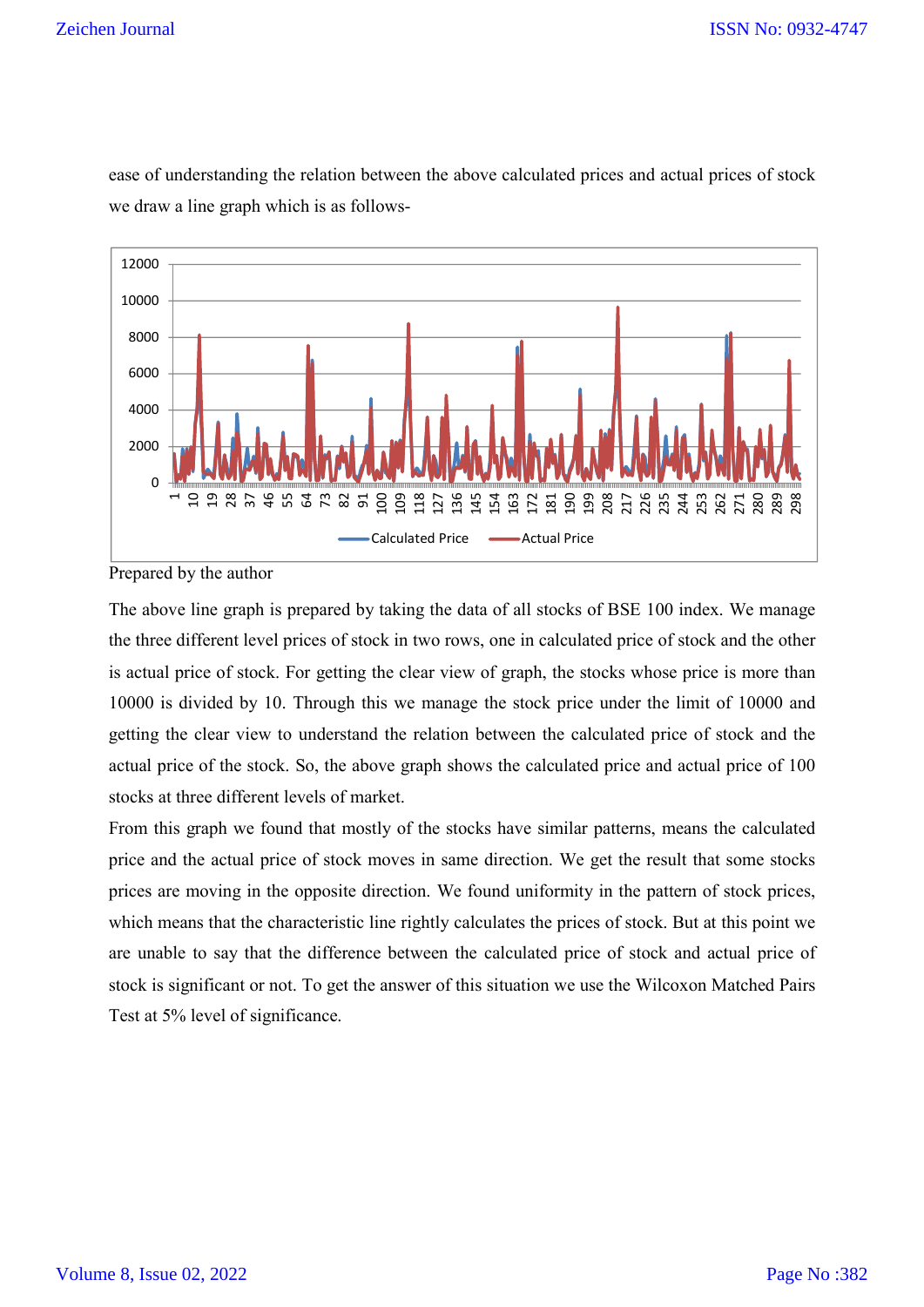|                    | Ranks                 |                   |       |         |
|--------------------|-----------------------|-------------------|-------|---------|
|                    |                       | N                 | Mean  | Sum of  |
|                    |                       |                   | Rank  | Ranks   |
| ActualPriceAP1     | Negative Ranks        | $69^{\mathrm{a}}$ | 51.06 | 3523.00 |
| CalculatedPriceCP1 | <b>Positive Ranks</b> | $31^b$            | 49.26 | 1527.00 |
|                    | Ties                  | $0^{\circ}$       |       |         |
|                    | Total                 | 100               |       |         |
| ActualPriceAP1     | Negative Ranks        | $67^{\rm d}$      | 51.64 | 3460.00 |
| CalculatedPriceCP1 | <b>Positive Ranks</b> | 33 <sup>e</sup>   | 48.18 | 1590.00 |
|                    | Ties                  | $0^1$             |       |         |
|                    | Total                 | 100               |       |         |
| ActualPriceAP1     | Negative Ranks        | $72^8$            | 54.99 | 3959.00 |
| CalculatedPriceCP1 | <b>Positive Ranks</b> | $28^h$            | 38.96 | 1091.00 |
|                    | Ties                  | 0 <sup>1</sup>    |       |         |
|                    | Total                 | 100               |       |         |

# **Wilcoxon Signed Ranks Test**

a. ActualPriceAP1 < CalculatedPriceCP1

- b. ActualPriceAP1 > CalculatedPriceCP1
- c.  $ActualPriceAP1 = CalculatedPriceCP1$
- d. ActualPriceAP2 < CalculatedPriceCP2
- e. ActualPriceAP2 > CalculatedPriceCP2
- f. ActualPriceAP2 = CalculatedPriceCP2
- g. ActualPriceAP3 < CalculatedPriceCP3
- h. ActualPriceAP3 > CalculatedPriceCP3
- i. ActualPriceAP3 = CalculatedPriceCP3

| <b>Tests Statistics<sup>a</sup></b> |                       |                    |                    |  |  |  |  |
|-------------------------------------|-----------------------|--------------------|--------------------|--|--|--|--|
|                                     | $ActualPriceAP1-$     | ActualPriceAP2-    | ActualPriceAP3-    |  |  |  |  |
|                                     | CalculatedPriceCP1    | CalculatedPriceCP2 | CalculatedPriceCP3 |  |  |  |  |
|                                     | $-3.431$ <sup>o</sup> | $-3.215^{o}$       | $-4.931$           |  |  |  |  |
| Asymp. Sig. $(2-$                   | .001                  | .001               | .000               |  |  |  |  |
| Tailed)                             |                       |                    |                    |  |  |  |  |

a. Wilcoxon Signed Ranks Test

b. Based on positive ranks

We use the Wilcoxon Signed Ranks Test on the calculated stock prices and the actual stock prices which we get from the three different levels of BSE index. From the Ranks Table of the test we found that at the first level of BSE index (40129.05), 69 stocks have negative ranks which means that the actual price of stocks is higher than the calculated price of stocks in 69 cases and 31 stocks have positive ranks which means that the calculated price of stocks is higher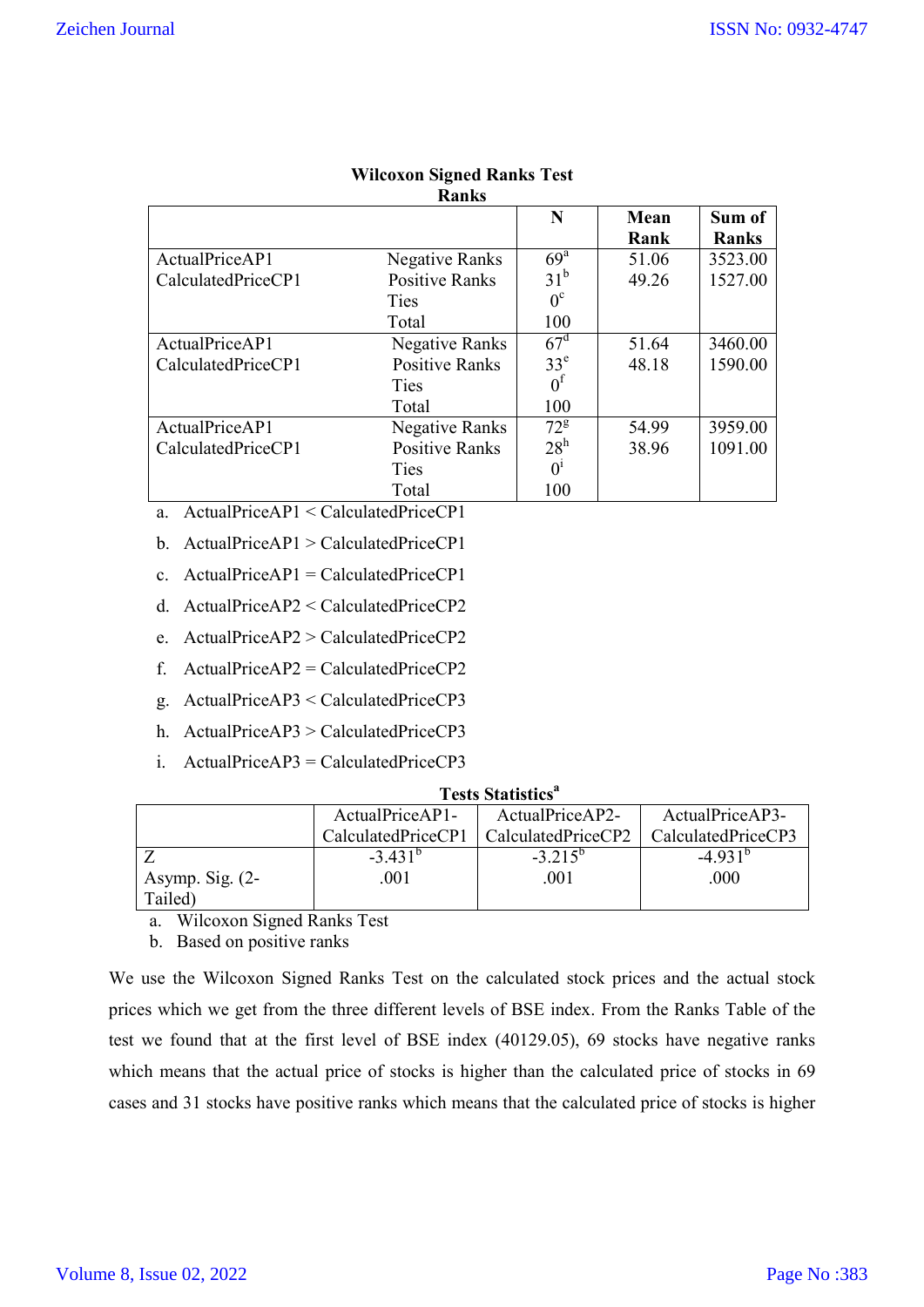than the actual price of stocks in 31 case. From the second level of BSE index (44149.72) we found that 67 stocks have negative ranks and the 33 stocks have positive ranks. In the third case we found that at this level of BSE index (49509.15) the 72 stocks have negative ranks and the 28 stocks have positive ranks. From this rank table we found that in 70% of the cases the calculated price of stock is less than the actual price of the stock. We also found that, there is no case at every level of BSE index where the calculated price of stock is equal to the actual price of stock. From the Tests Statistics table we found that at 5% level of significance the significant values are .001, .001 and .000 for the three different level of BSE index. These significant values are less than the 0.05 in all the three cases. In Wilcoxon Signed Ranks Test, if the significant value is less than 0.05 then the null hypothesis is rejected. In all the three level of BSE index the calculated significant value is less than 0.05. So in all the three cases we reject the null hypothesis and accept the alternate hypothesis which means that, there is significant difference between the calculated price of the stocks which is calculated through characteristic line and the actual price of the stocks at all the three different levels of BSE Index. So, to estimate the expected stock price corresponding to the market, the use of characteristic line is not advisable.

#### **7. Conclusion**

Most of the financial strategies are complex. Strategies related to stock market investment are one of them which rely on vast amount of data. Since the existence of market, investors want to improve their investment returns for which they have searched for knowledge about the companies listed in the market. In the recent time investors use their personal experience to identify market or stock patterns. But now this is not practicable due to the market size. For financial analyst, prediction of financial market has been a matter of worry. The main and important factor of prediction of the stock market is driving profit from the trading of stocks. Financial analyst use financial ratios to prove their stock recommendations, whereas technical analysts study the stock price for better investment decision or to make profit. Technical analysts use historical data for forecast stock prices. Some investors use company financial results and press release for predicting the future stock prices. If the financial result and press release is positive and correct then the investors judged the extent of expected future growth of the company. Prediction of future stock prices is not easy because stock prices are determined by market participants with various perspectives and ideas.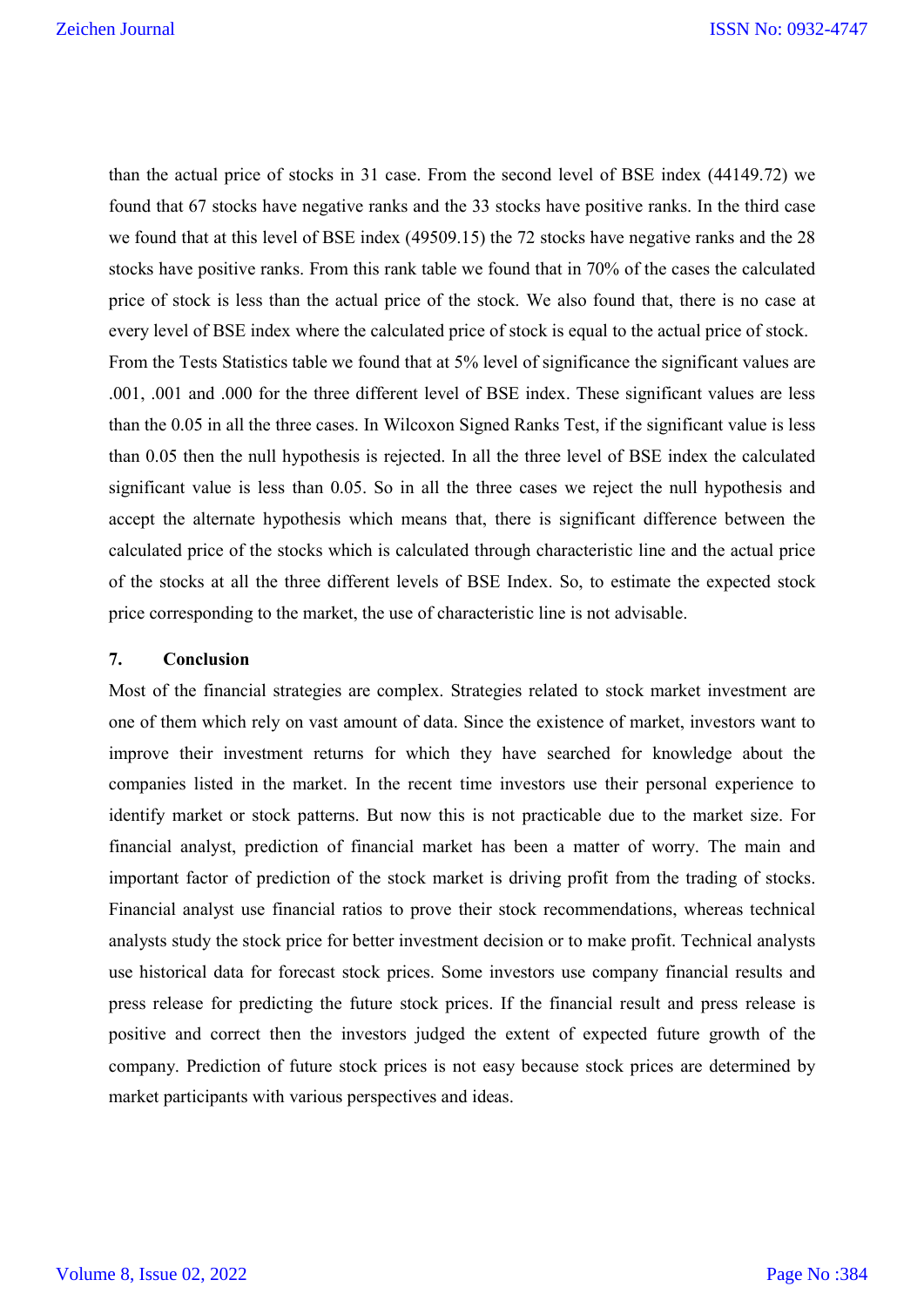From a long period of time the researchers found the manner in which securities are priced in a capital market. From the past decades the theories of asset pricing have been a debatable topic. Many theories and models have been proposed and involved in mapping the relationship between risk and return. The price of a stock is depends on the number of factors of which some are internal to the company and other is external. In this study we test the validity of characteristic line on the stocks listed on the Bombay Stock Exchange (BSE) by using Sharpe's (1963) procedure.

The study result shows that characteristic line is not a valid test in explaining the similarity between the calculated price of stocks and the actual price of stocks listed on the BSE. Thus, it can be conclusively said that the characteristic line does not seems to be a valid asset pricing model in the Indian context. We use only Beta as a risk measure in the characteristic line. It is advised to the fundamentalists and the researchers that they should use the multifactor model which uses the other factors in addition to the Beta as a risk measure in asset pricing in Indian context.

#### **8. References**

- [1] Chauhan, A. A. (2014). A study on usage of Sharpe's Single Index Model in Portfolio Construction with reference to Cnx Nifty. *Global Journal for Research Analysis , 3* (10), 92-94.
- [2] Ding, G., & Qin, L. (2019). Study on the prediction of stock price based on the associated network model of LSTM. *International Journal of Machine Learning and Cybernetics , 11*, 1307-1317.
- [3] Elsas, R., El-Shaer, M., & Theissen, E. (2003). Beta and returns revisited: evidence from the German stock market. *Journal of International Financial Markets, Institutions and Money , 13* (1), 1-18.
- [4] Faisal, S. M., & Al Aboud, O. A. (2017). Sharp Index Model and Its Utility in Portfolio Optimization and Allocation of Funds in Stocks. *International Journal of Economics, Commerce and Management , V* (I), 176-182.
- [5] Fama, E. F., & French, K. R. (1993). Common risk factors in the returns on stocks and bonds. *Journal of Finance Economics , 33* (1), 3-56.
- [6] Fama, E. F., & French, K. R. (1992). The cross-section of expected stock returns. *Journal of Finance* , 427-465.
- [7] Handa, D., Garima, & Gupta, R. (2014). Characteristic Regression Line of Components of S&P CNX Nifty and S&P BSE. *Inrernational Business Journal , 3* (3), 5-18.
- [8] Hussain, S., & Islam, K. U. (2017). Is the Capital Asset Pricing Model valid in the Indian context? *Pacific Business Review International , 9* (7), 115-124.